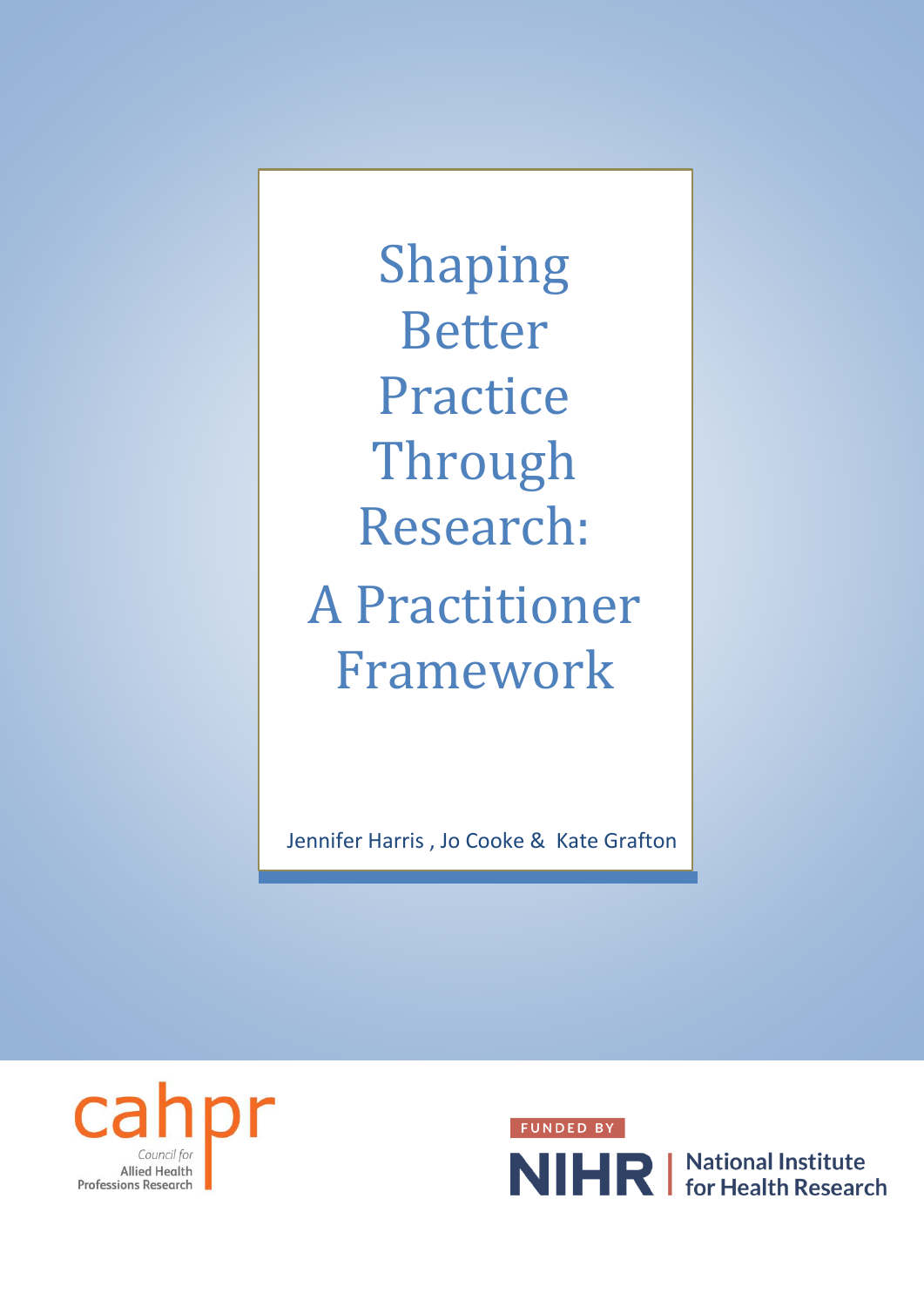## <span id="page-1-0"></span>**Contents**

| 1. |                                                                   |  |
|----|-------------------------------------------------------------------|--|
| 2. |                                                                   |  |
| 3. |                                                                   |  |
| 4. | Research-Informed Practice, Dissemination and Impact 12           |  |
| 5. | Working with Others and Collaborating in Research  13             |  |
| 6. |                                                                   |  |
| 7. |                                                                   |  |
| 8. |                                                                   |  |
|    |                                                                   |  |
|    |                                                                   |  |
|    | How was the CAHPR Research Practitioner's Framework developed? 20 |  |
|    |                                                                   |  |
|    |                                                                   |  |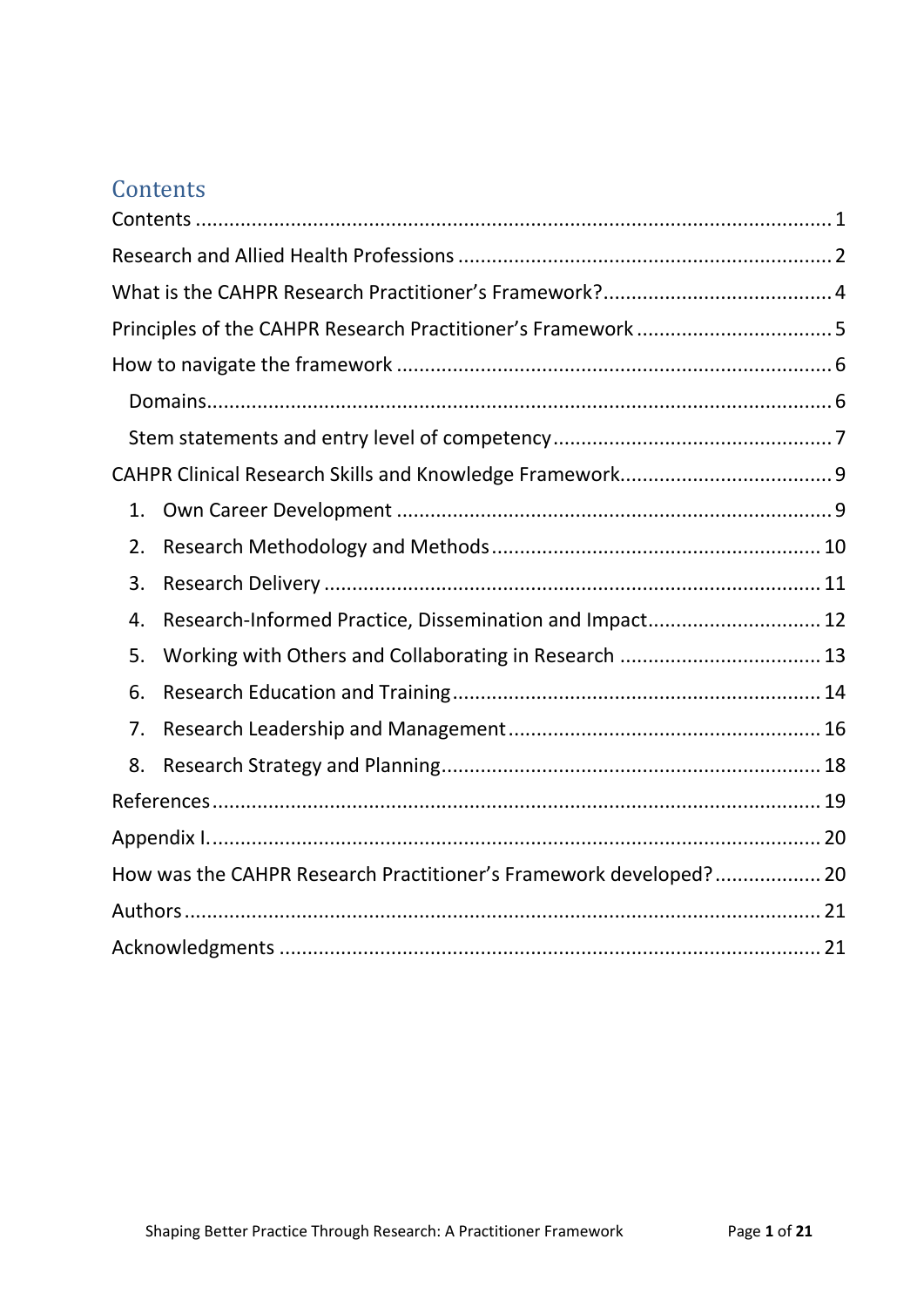# Shaping Better Practice through Research: A Practitioner Framework

#### <span id="page-2-0"></span>Research and Allied Health Professions

Allied Health Professionals (AHPs) make up a third of the NHS workforce with over 65,500 qualified staff and 13,500 support staff registered in 2018 [1]. They play an important role in the delivery of care throughout the lifespan and across many health and social care systems. This places them in an ideal position to transform the health and wellbeing of our changing population [2].

Research informed practice is a core principle across the disciplines of allied health and social care, and is a key component of pre-registration training [3-5]. The National Institute for Health Research (NIHR) Clinical Research Network's AHPs Strategy 2018-2020 [6] recognises that realising the potential of AHPs is core to delivering the NIHR's mission "to provide a health research system in which the NHS supports outstanding individuals, working in world class facilities, conducting leading edge research which is focused on the needs of patients and the public".

There are many benefits to engagement in research and research-informed practice across health and social care systems.

At an organisational level, health and social care organisations that engage in high quality and personcentred research activity have demonstrated;

- higher rates of patient satisfaction,
- reduced mortality,
- improved CQC performance,
- improved organisational efficiency

At a departmental level, a strong research culture is associated with;

- reduced staff turnover
- **•** translation of evidence into practice

At an individual level, it is recognised that research activity can lead to;

- increased perception of skills and confidence in practice
- improved job satisfaction [7-10]

The promotion, conduct and use of research in health and social care practice is high on the national agenda in the United Kingdom and reflects many attitudes and beliefs worldwide. The NHS Constitution for England recognise the value of research to support "the highest standards of excellence and professionalism" within their core principles [11] and the Department of Health and Social Care recently set objectives to "support research and innovation to maximise health and economic productivity" [12] . The Care Quality Commission (CQC) who, as part of their national have developed research indicators to examine the level of high quality, patient-centred research happening in hospitals. The Allied Health Professions into Action strategy [2] emphasises that NHS leaders need to support AHPs in research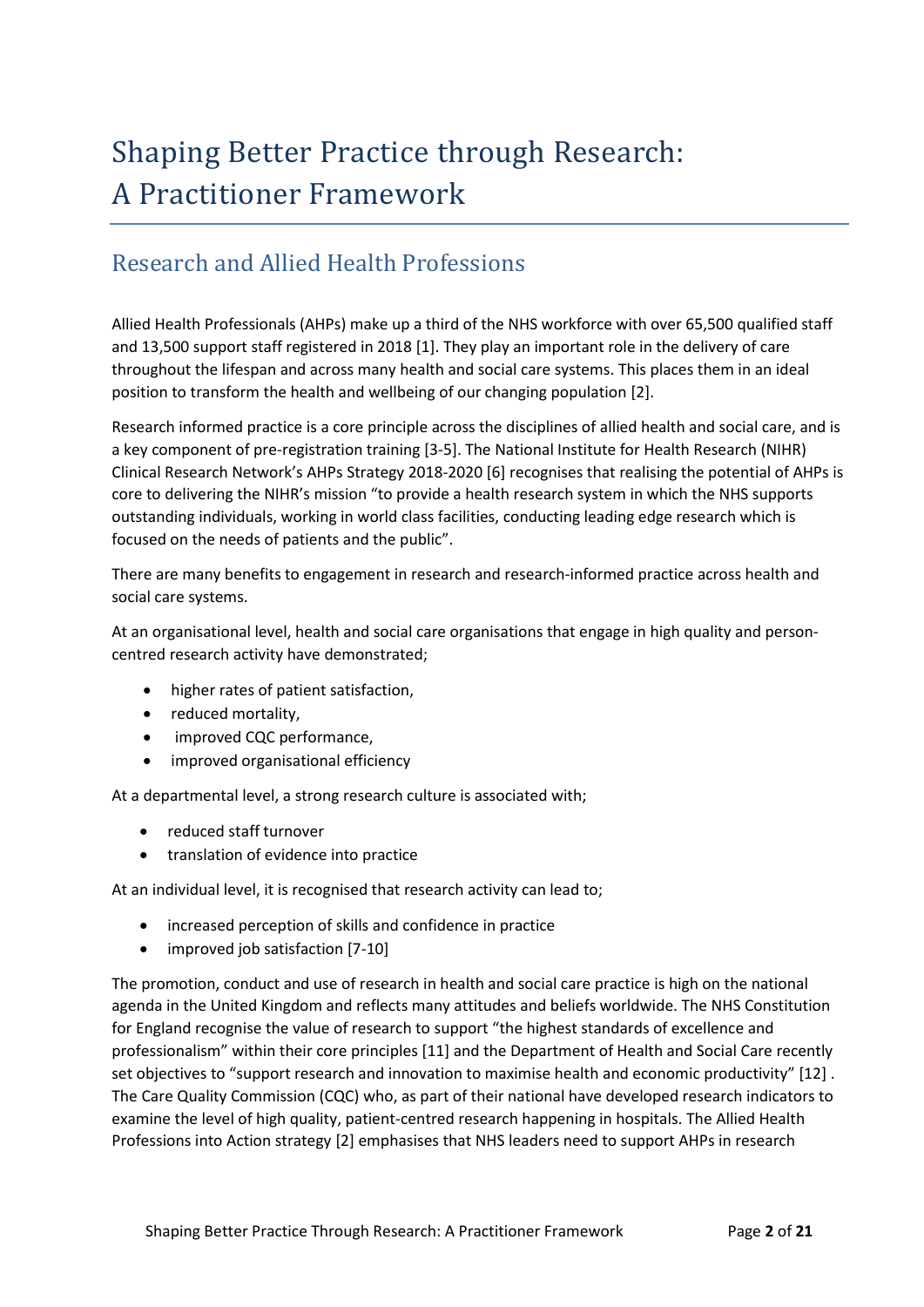engagement, and research activity is recognised as one of the four pillars of advanced clinical practice in health and care practitioners[13].

It is well accepted that use of, and engagement in research activity results in benefits to service-users, staff and organisations, and that AHP researchers play a vital role in the generation of new knowledge, translation of evidence into practice, and in research leadership and training [6, 7, 14-16].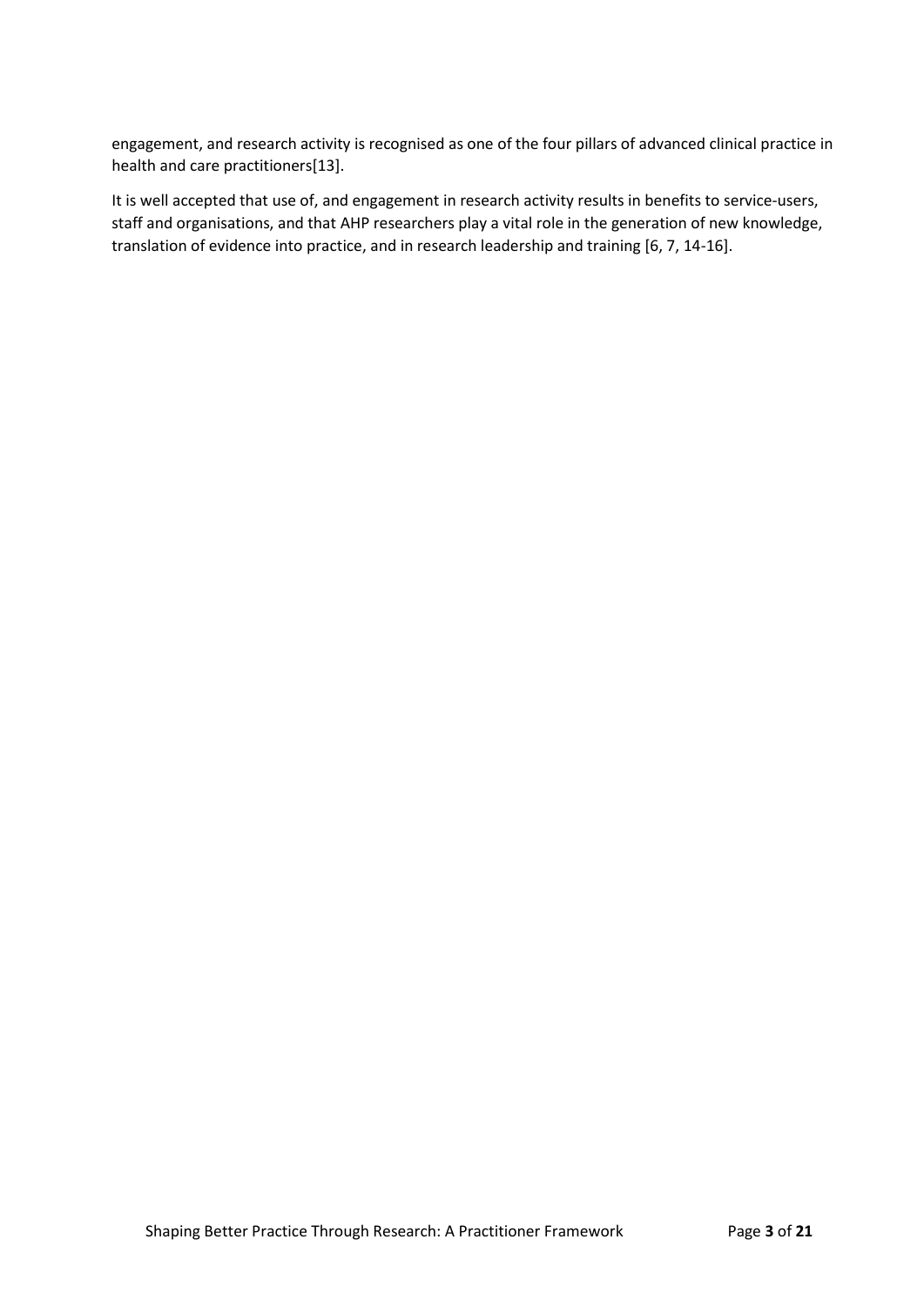## <span id="page-4-0"></span>What is the CAHPR Research Practitioner's Framework?

The Council for Allied Health Professions in Research (CAHPR) research framework was developed through a collaboration with National Institute for Health Research Collaboration for Leadership in Applied Health Research and Care Yorkshire & Humber (NIHR CLAHRC YH).

It is a competency framework that describes the integrated knowledge and skills that an AHP needs in order to perform applied research within a range of practice settings and at different levels of complexity. As such it includes basic competencies that all practitioners might be expected to acquire and use in order to make research 'core business' for practice. It also includes a range of competencies that are applicable to, and operate up to research leadership and advanced levels. In this way the framework supports AHP's contribution to the basic research endeavour, whilst also forging pathways and career progression forthem to become leaders in the field of applied health research.

The Research Practitioner's Framework aims to support practitioners, managers, educators and leaders to review and plan practitioner roles, activity and support systems within a range of practice settings. It helps to structure conversations to plan clinical academic careers for AHPs

The framework was developed using a blend of expert knowledge through consultation within the CAPHR network, and the systematic integration of existing research competency frameworks

(See Appendix I for details)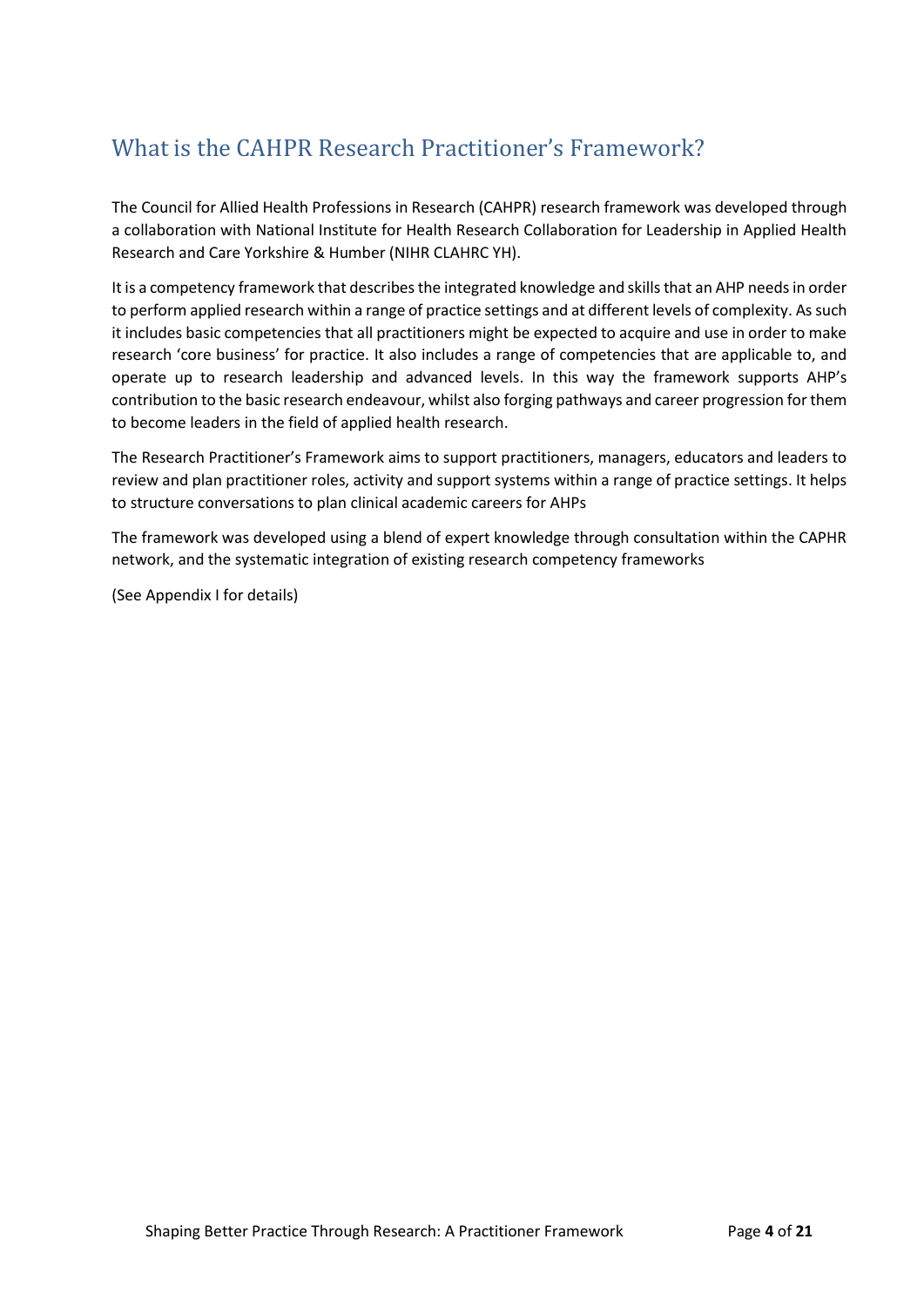### <span id="page-5-0"></span>Principles of the CAHPR Research Practitioner's Framework

- I. The generation and application of research should be embedded in health and social care practice in order to improve services, promote health, wellbeing and safety of service users, and to optimise the effective use of resources.
- II. All AHPs should enter their profession with research skills and knowledge at 'Awareness' level. This supports the notion of making research 'core business' to practice.
- III. The framework can be used to plan the research element in health and social roles in a range of contexts.
- IV. Additional competencies unique to each professional may need to be developed to complement this consolidated framework, and to maximise their contribution to the research endeavour.
- V. The framework portrays linear development but acknowledges that individuals, and the context within which they work, will offer different opportunities for progress across different domains and at different rates.
- VI. The framework should be used flexibly to plan workforce developments, profession career progression, and support systems needed to help embed applied research into organisational systems, for example through job descriptions, work plans, appraisal, mentorship and review systems.
- VII. This framework has been developed to meet the needs of AHPs, however it is not excusive to them and may be relevant to other professional groups.
- VIII. Research takes place in multi-professional and multi-disciplinary teams in a wide variety of health and social care settings. Many of the skills which support effective teamwork will also support research activity and are likely to maximise impact.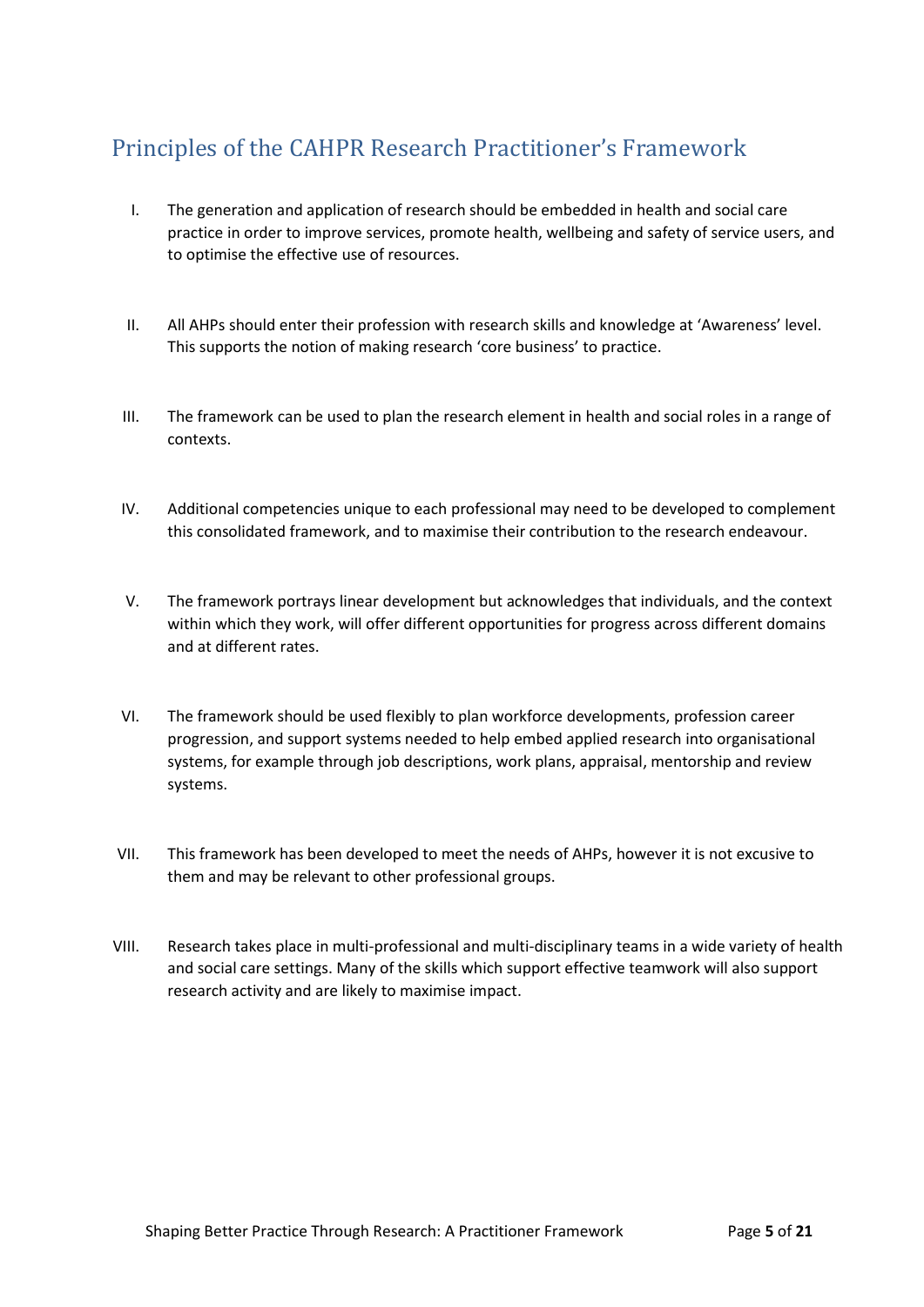## <span id="page-6-0"></span>How to navigate the framework

This framework is divided into eight domains to represent different components of practitioner research knowledge and skills applied in practice. The domains are as follows;

#### <span id="page-6-1"></span>*Domains*

|           | <b>Career development</b>                                   |
|-----------|-------------------------------------------------------------|
|           | <b>Research methodology and methods</b>                     |
| <b>上学</b> | <b>Research delivery</b>                                    |
|           | <b>Research-informed practice, dissemination and impact</b> |
|           | <b>Working with others and collaborating in research</b>    |
|           | <b>Research education and training</b>                      |
|           | <b>Research management and leadership</b>                   |
|           | <b>Research strategy and planning</b>                       |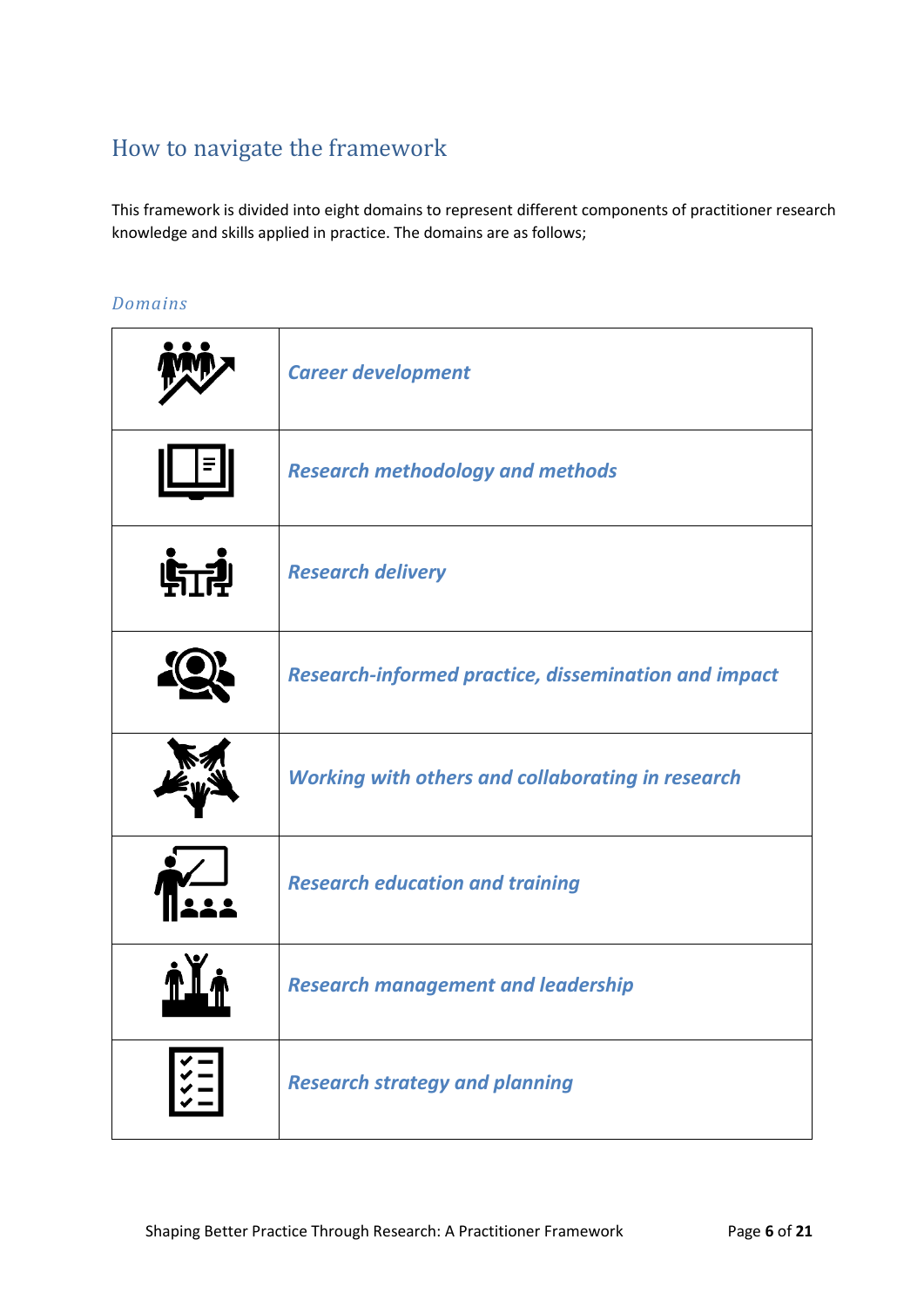#### <span id="page-7-0"></span>*Stem statements and entry level of competency*

Each domain has a series of 'stem' statements describing an applied research competency which is written in bold. Alongside each stem statement is a suggested 'entry level' or minimum level when this knowledge, skill or behaviour might be expected to operate.

There are four potential levels of operation within this framework that reflect those detailed in the NIHR CRN Integrated Workforce Framework [17]. The levels are: awareness, core, intermediate and advanced (see figure 2 for more detail). Some stem competency statements only operate at the intermediate or advance levels that are applicable to senior applied researchers.

Although progression through these levels is presented here in a linear fashion, (i.e. progressing from awareness to advanced with increased responsibility and expertise), progression through levels within each domain are likely to differ depending on the particular role, context and opportunity afforded to the individual. Not all roles will include the same level of competency in all the domains, but a patchwork of levels of activity is likely.

| Awareness           | Awareness of the applied research context<br>and who/where to go to if xyz happens.<br>Demonstrate understanding of how your<br>work fits within this context.                                                                                                                                                                                                     | e.g. Junior Practitioner                                                                                                  |
|---------------------|--------------------------------------------------------------------------------------------------------------------------------------------------------------------------------------------------------------------------------------------------------------------------------------------------------------------------------------------------------------------|---------------------------------------------------------------------------------------------------------------------------|
| Core                | Have working knowledge and skill within<br>your working area. i.e. not assumed to be<br>transferrable; can be learnt even if<br>technically tricky where the context is<br>predictable. Able to support Awareness level.<br>Work under guidance and within defined<br>parameters and make judgements between<br>a predefined range of options.                     | e.g. Established Practitioner                                                                                             |
| <i>Intermediate</i> | Able to transfer/adapt knowledge and skill<br>to different areas/topics that may be<br>unpredictable. Able to support the Core and<br>Awareness levels. Prioritises own<br>work/activities, demonstrates experience of<br>working in a complex environment and<br>shows creativity in developing solutions by<br>determining the options.                          | e.g.<br><b>Clinical Researcher</b><br><b>Advanced Clinical Practitioner</b><br><b>Advanced Specialist Practitioners</b>   |
| Advanced            | Able to apply knowledge and skill in highly<br>complex and unpredictable research areas<br>and contexts. Able to support all other levels.<br>Provides leadership and takes overall<br>responsibility, making complex or highly<br>complex judgements. Conceives, designs<br>develops and adapts solutions through<br>critical analysis, evaluation and synthesis. | <b>Advanced Specialist Practitioners</b><br><b>Consultant Practitioner</b><br>Professor of Clinical Research/<br>Practice |

#### **Figure 2: a description of levels at which competency might operate**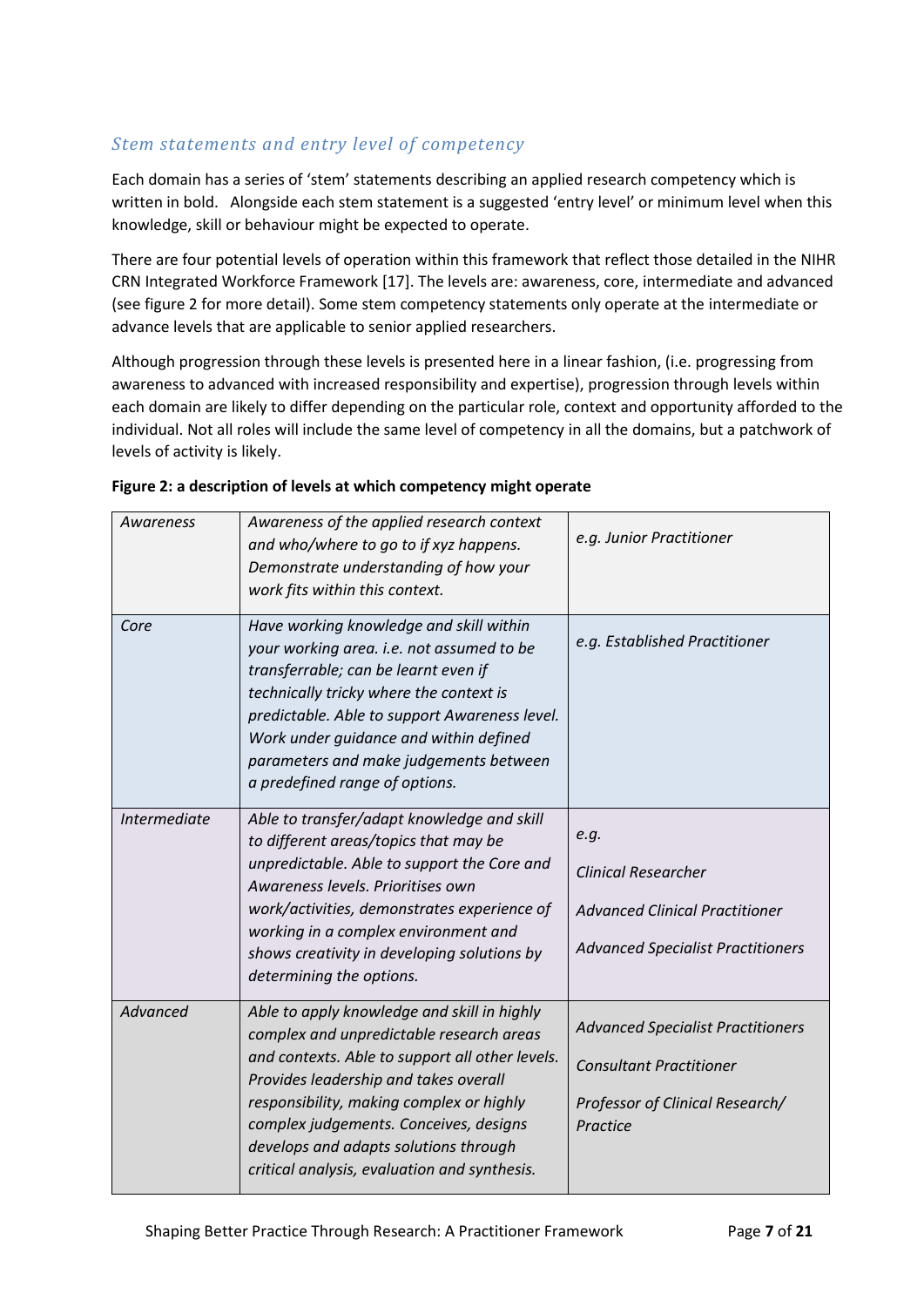The entry level can also be considered the start of a spectrum of competencies linked to the stem statement. In practice subsequent levels will build on the entry-level competency. So for some stem statements the spectrum will be from awareness to advanced, whilst others, the spectrum will be from intermediate to advanced levels.

Examples are given below.

| Stem statement: research, audit and service evaluation |                                                                                                 |  |
|--------------------------------------------------------|-------------------------------------------------------------------------------------------------|--|
| Awareness                                              | Able to differentiate between research, audit and service evaluation.                           |  |
| Core                                                   | Able to plan and deliver audit and contribute to service evaluation projects.                   |  |
| Intermediate                                           | Able to plan and deliver audit, service evaluation and research projects.                       |  |
| Advanced                                               | Uses service evaluations to promote service change and prepare for research<br>grant proposals. |  |

| <b>Stem statement: Research networks</b> |                                                                                                                       |
|------------------------------------------|-----------------------------------------------------------------------------------------------------------------------|
| Core                                     | Uses networks to engage with colleagues respond to opportunities.                                                     |
| Intermediate                             | Uses networks to share ideas and develop collaboration.                                                               |
| Advanced                                 | Develops and leads research networks to develop ideas and support knowledge<br>mobilisation and capacity development. |

Due to the constraints of time, we have only included stem statements and the entry level from which the competency should operate. Further work is needed to complete the progression levels for the stem statements.

#### *How might the framework be used?*

The framework can be used to embed research careers into the practice workplace by

- Helping managers and their staff to plan applied research careers together during annual appraisals and mentorship sessions.
- Planning research delivery elements within AHP clinical workforce.
- Planning and delivering research sessional time within clinical roles.
- Planning and delivering research elements within more specialised practice, for example the in the research pillar of the Advanced Clinical Practice roles.
- Planning applied research career roles and job descriptions, for example clinical research fellowships, joint appointments within between care organisations and university sector.
- Evaluating and monitoring progress of applied research activity.
- Planning AHP workforce strategically to ensure that the contribution they make to the R&D strategies of the organisation are visible, to support investment and resource.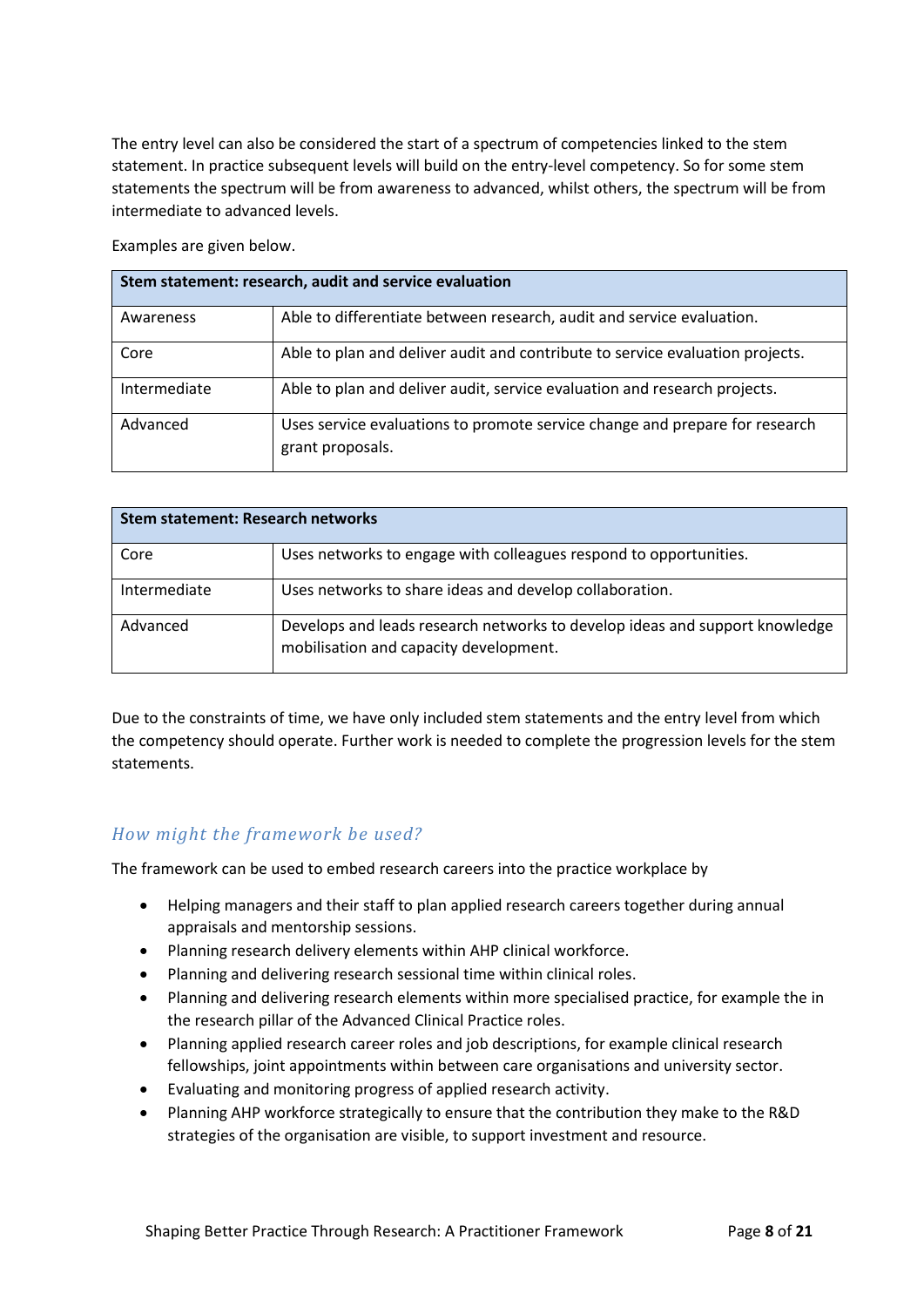# <span id="page-9-0"></span>CAHPR Clinical Research Skills and Knowledge Framework

# <span id="page-9-1"></span>**1.Own Career Development**



| Career development knowledge and skills                                                                                                                                                                                                                  | <b>Entry Level</b> |
|----------------------------------------------------------------------------------------------------------------------------------------------------------------------------------------------------------------------------------------------------------|--------------------|
| Aware of own abilities and development needs in both practice and academic<br>fields                                                                                                                                                                     | Awareness          |
| Plans own research development career pathways<br>e.g. Integrated Clinical Academic pathways from NIHR (internship> pre-<br>doctoral> doctoral> clinical lecturer> Professor)<br>And<br>Staff nurse> Advanced Clinical Practitioner> Consultant          | Awareness          |
| Discusses research career development with line manager                                                                                                                                                                                                  | Awareness          |
| Develops resilience and skills to deliver research in demanding environments                                                                                                                                                                             | Awareness          |
| Knows how to contact to get support with career planning e.g. Mentorship,<br>Research Design Service, manager through annual appraisal and other methods.                                                                                                | Awareness          |
| Acquires the relevant research credentials                                                                                                                                                                                                               | Core               |
| Sets realistic and achievable research career goals                                                                                                                                                                                                      | Core               |
| Demonstrates transferability of skills and experience                                                                                                                                                                                                    | Core               |
| Takes advantage of broad range of research employment and professional<br>development opportunities e.g. Training, secondment opportunities, taking on<br>more diverse roles within team (audit lead, recruitment of patients to portfolio<br>projects). | Core               |
| Consolidates and develops specialist clinical skills and expertise to integrate<br>with research skills.                                                                                                                                                 | Core               |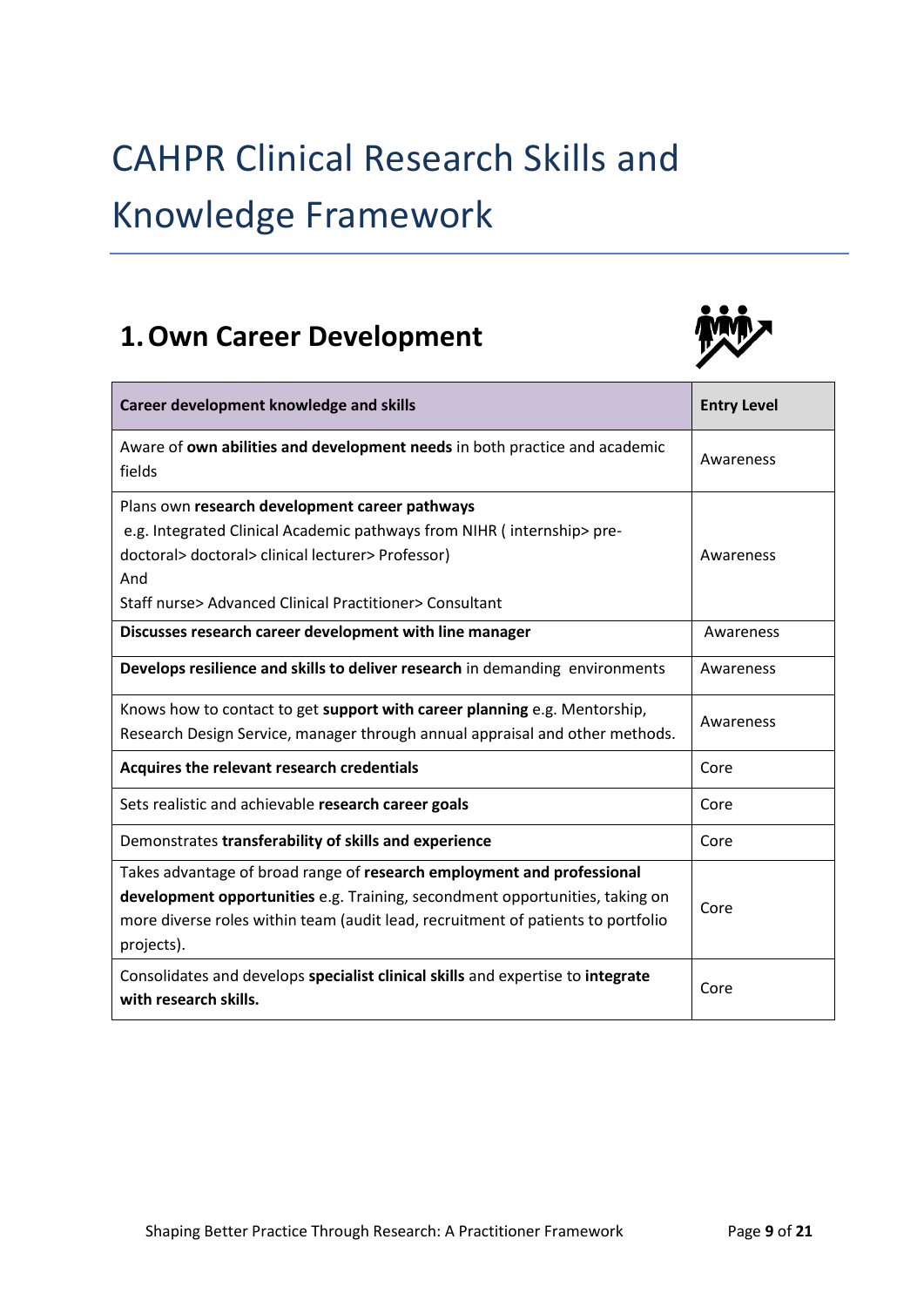# <span id="page-10-0"></span>**2.Research Methodology and Methods**



| A. Scientific concepts and application of research knowledge                           | <b>Entry Level</b> |
|----------------------------------------------------------------------------------------|--------------------|
| Broad awareness of knowledge creation processes                                        | Awareness          |
| Awareness of basic theoretical concepts and methodologies in relation to applied       | Awareness          |
| research                                                                               |                    |
| Able to differentiate between research, audit and service evaluation                   | Awareness          |
| Applies technical language with applied research                                       |                    |
| e.g. research participant compared to patient                                          | Awareness          |
| data compare to information                                                            |                    |
| statistical significance compared to clinical significance                             |                    |
| Selects appropriate research methods to answer research questions                      | Awareness          |
| Critiques and selects appropriate outcome measures / tools in research projects        | Awareness          |
| Develops research questions by considering research area and 'real-world' affairs      | Core               |
| Application of theoretical concepts and methodologies in relation to clinical research | Intermediate       |
| Awareness of relevant research methodological developments in field of interest        | Intermediate       |
| Uses multiple sources of evidence (including stakeholder and user involvement / co-    | Intermediate       |
| production) in research development                                                    |                    |
| Articulates own assumptions and constructs and sustains arguments in a clear,          | Intermediate       |
| evidenced and concise manner                                                           |                    |
| Work with stakeholders throughout the research process                                 | Intermediate       |
| <b>B. Analysis</b>                                                                     | <b>Entry Level</b> |
| Is aware of appropriate tools and systems in the search for evidence e.g. databases    | Awareness          |
| Information Technology (IT) literate                                                   | Awareness          |
| For example, use of Excel, word                                                        |                    |
| Understands how to interpret qualitative and quantitative research data                | Awareness          |
| Undertakes appropriate data analysis                                                   | Core               |
| Uses appropriate tools to collect data and measure outcomes                            | Core               |
| C. Proposal development                                                                | <b>Entry Level</b> |
| Applies for funding grants and fellowships                                             | Intermediate       |
| Designs research studies using appropriate method for the research question            | Intermediate       |
| Writes research proposals that adhere to requirements of funding bodies, ethics and    | Intermediate       |
| governance processes                                                                   |                    |
| Plans and leads detailed research programmes                                           | Advanced           |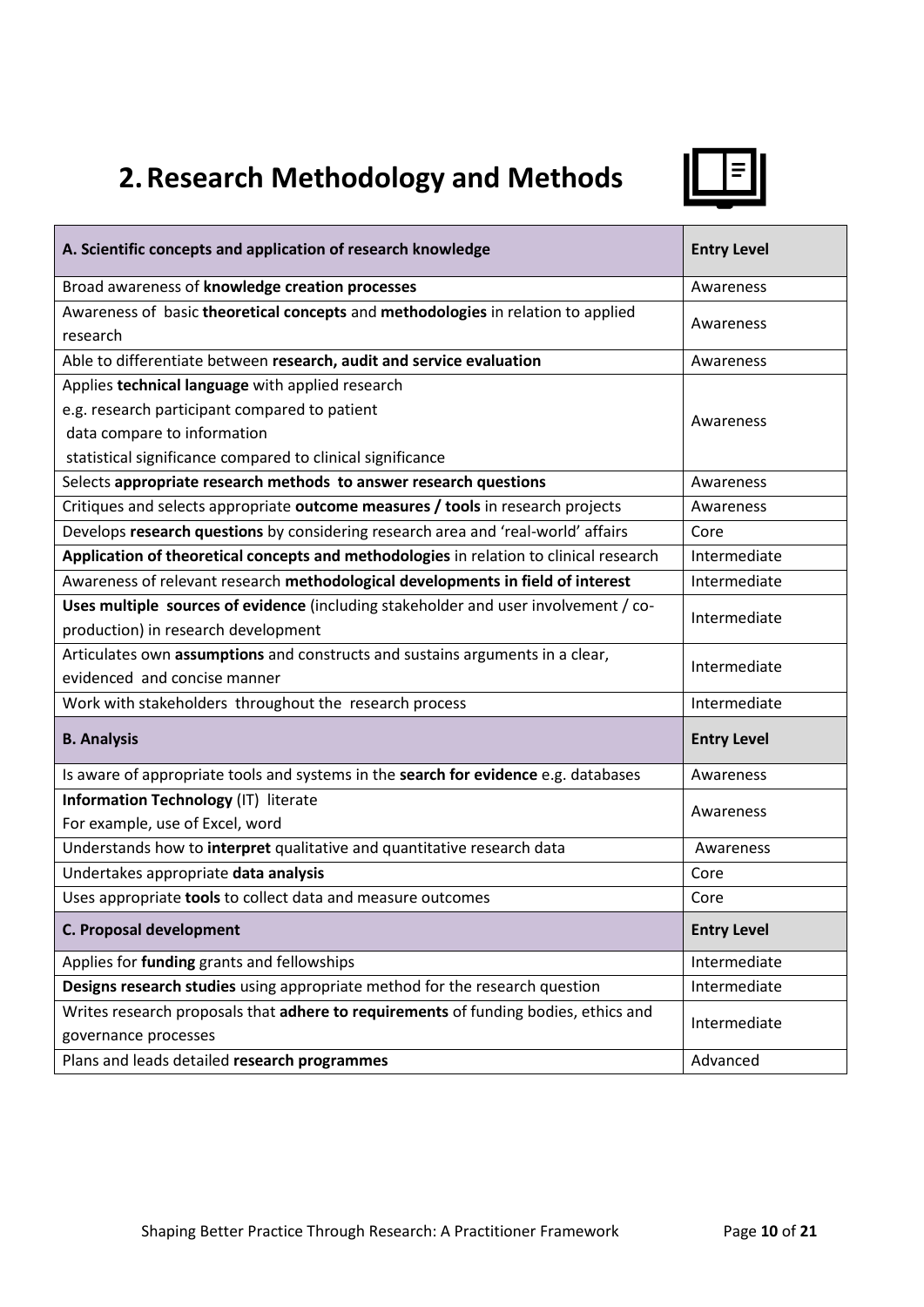# <span id="page-11-0"></span>**3.Research Delivery**



| A. Ethics, Safety and informed consent                                             | <b>Entry Level</b> |
|------------------------------------------------------------------------------------|--------------------|
| Understands confidentiality regarding data and patient identifiable data           |                    |
| including Caldecott principles                                                     | Awareness          |
| Knowledge of ethics and governance approval procedures in relation when to         | Awareness          |
| start and deliver research                                                         |                    |
| Is able to undertake consent and participant recruitment in an ethical manner      |                    |
| consistent with the research protocol (screening, randomization and data           | Awareness          |
| collection)                                                                        |                    |
| Understands adherence to protocols and how this impacts on quality of the          | Core               |
| research                                                                           |                    |
| Knowledge of safeguarding as part of developing research protocol                  | Core               |
|                                                                                    |                    |
| Knowledge of legal requirements of research                                        | Core               |
| E,g. data protection/ mental capacity/ Human tissue acts                           |                    |
| Communicates complex information in the context of conducting applied              | Core               |
| research                                                                           |                    |
| Undertakes appropriate risk assessment, reflecting patient safety as part of       | Core               |
| developing and delivering research protocol                                        |                    |
| Enables Public and Patient Involvement / Experience (PPIE) in the recruitment      | Core               |
| and delivery process                                                               |                    |
| Demonstrates ethical performance in the planning of research delivery (inc         |                    |
| equity of access, consent and opting out, consent for special groups, on-going     | Intermediate       |
| consent and cultural variation)                                                    |                    |
| Knowledge of licensing authorities and the licensing of investigational            | Advanced           |
| products, medical devices and IMP as applicable to role                            |                    |
| <b>B. Operation of research</b>                                                    | <b>Entry Level</b> |
| Has an understanding of different communication strategies and how they may        | Awareness          |
| be applied to different groups to maximize engagement in research                  |                    |
| Undertakes Good Clinical Practice (GCP) in relation to direct patient/participant  |                    |
| care                                                                               | Awareness          |
| Is aware of professional responsibilities and potential for conflict with research | Core               |
| role                                                                               |                    |
| Delivers research activity as part of practice in line with local procedures and   | Core               |
| national occupational standards                                                    |                    |
| Undertakes clinical care within the research project that is within their scope    | Core               |
| of practice, or accesses training in order to do this                              |                    |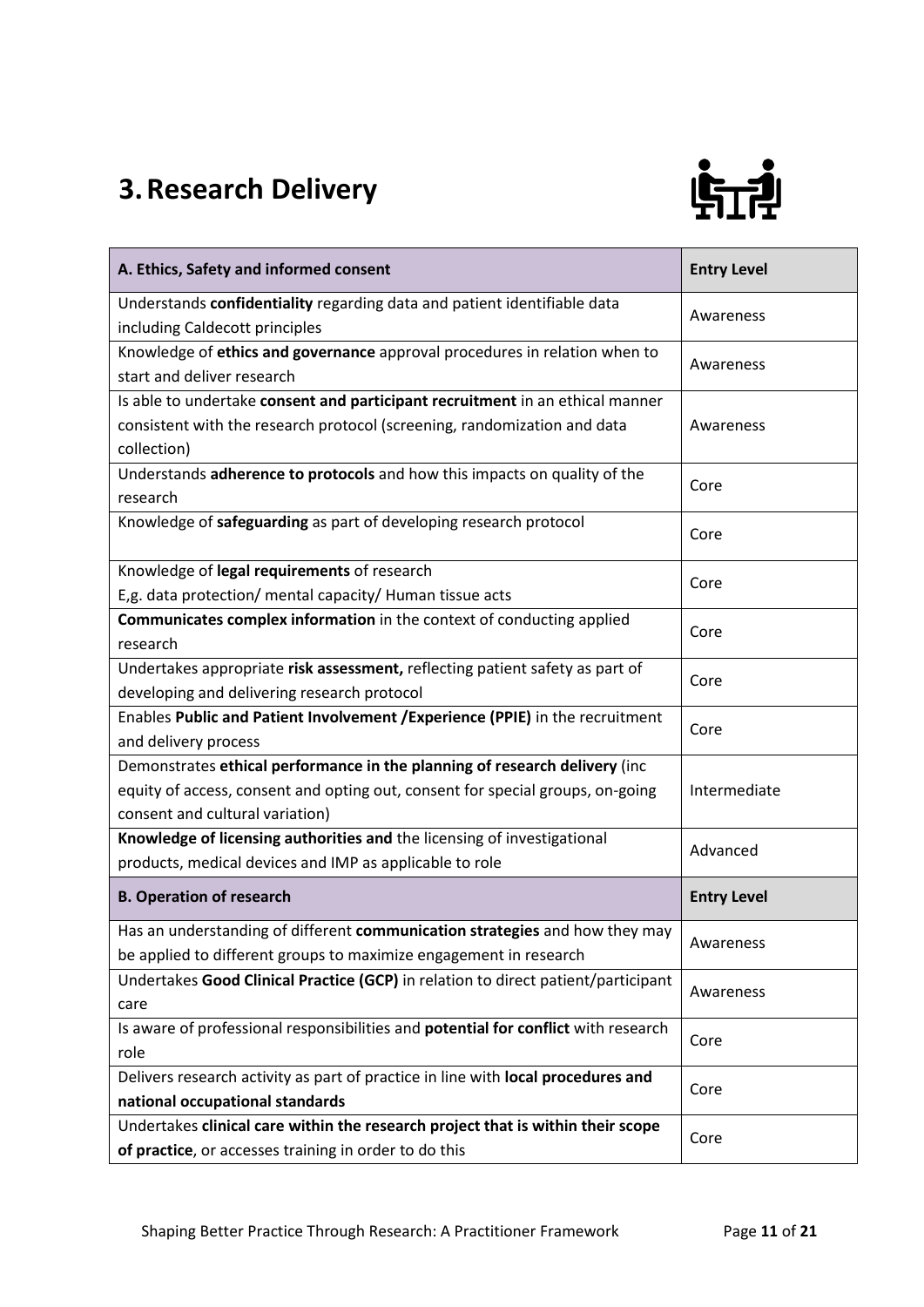# <span id="page-12-0"></span>**4. Research-Informed Practice, Dissemination and Impact**



| A. Translation of knowledge into practice                                     | <b>Entry Level</b> |
|-------------------------------------------------------------------------------|--------------------|
| Uses evidence-informed approaches and a range of evidence sources including   |                    |
| research, scholarship and continuing professional development to inform       | Awareness          |
| practice                                                                      |                    |
| Uses Critically appraised evidence to address problems and issues arising in  | Awareness          |
| practice                                                                      |                    |
| Critiques / evaluates local practice using a range of techniques including    | Awareness          |
| standardised tools / measures and innovative methodologies                    |                    |
| Communicates relevance of research findings and best practice to colleagues,  | Core               |
| advocacy groups and wider community                                           |                    |
| Promotes evidence-based practice to improve service user outcome, patient     | Core               |
| experience and organisation culture                                           |                    |
| Works with stakeholders, including patients and members of the public to co-  |                    |
| produce outputs that are useful to them                                       | Intermediate       |
| e.g. check lists, training materials, decision aids, Patient Reported Outcome |                    |
| <b>Measures</b>                                                               |                    |
|                                                                               |                    |
| <b>B. Dissemination of own research</b>                                       | <b>Entry Level</b> |
| Understands concept of authorship and intellectual property                   | Awareness          |
| Understands the value of open access publications                             | Awareness          |
| Familiar with processes for peer review publication                           | Awareness          |
| Aware of local outlets for dissemination                                      | Awareness          |
| Develops research outputs that reflects the preferred content and             | Core               |
| communication method of the target audience                                   |                    |
| Uses interactive technologies and has an online presence for research.        |                    |
| For example twitter, skype, webchats, webinar                                 | Intermediate       |
| Contributes to peer review processes                                          | Intermediate       |
| <b>C. Impactful Activities</b>                                                | <b>Entry Level</b> |
| Engages with knowledge mobilisation practices                                 |                    |
| For example in service training, Communities of Practice; service improvement | Core               |
| methodologies (e.g. 'plan: do: study: act'; micro systems)                    |                    |
| Knowledge of what research impact is and how this can be measured             | Core               |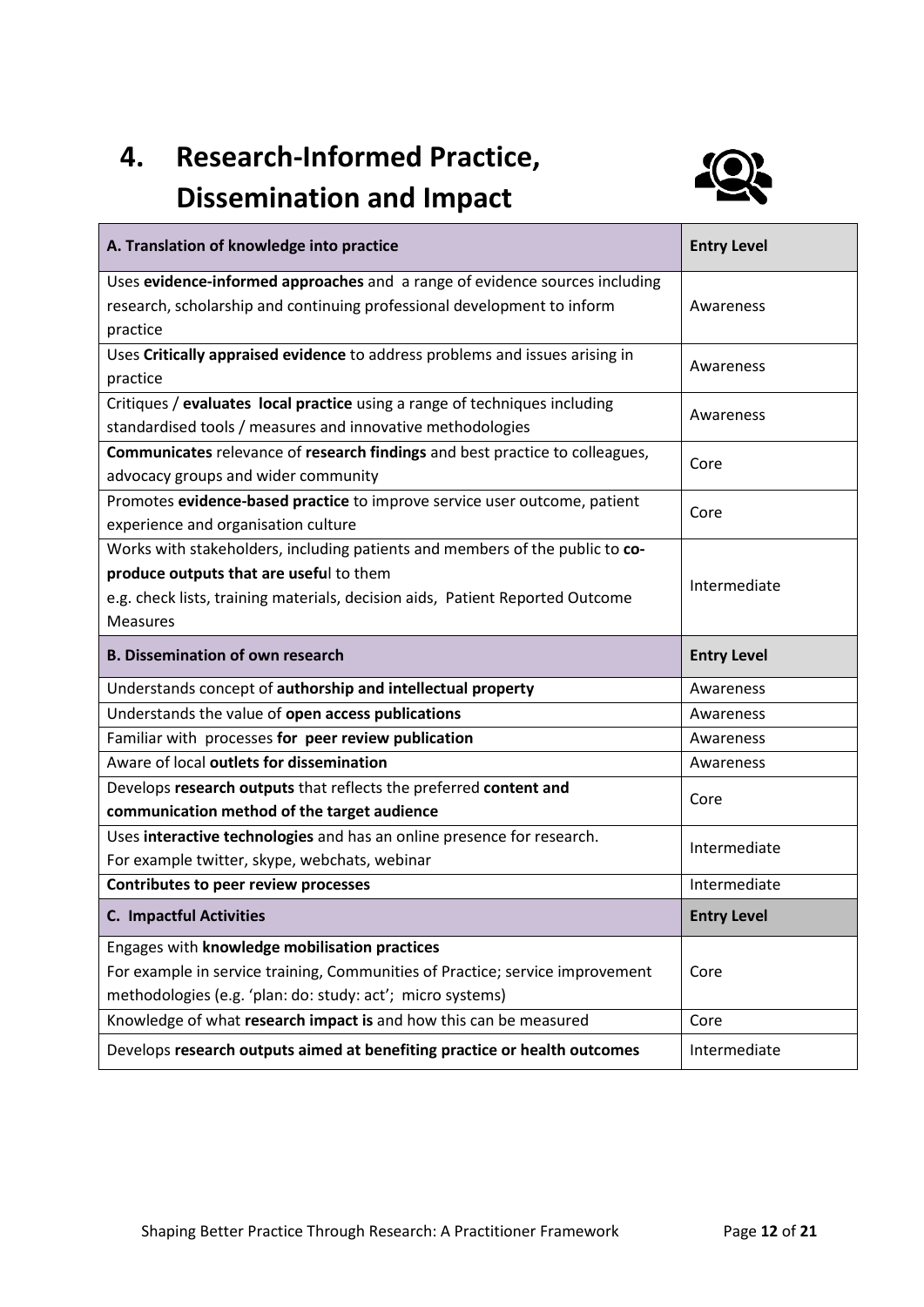# <span id="page-13-0"></span>**5. Working with Others and Collaborating in Research**



| <b>Networking</b>                                                                   | <b>Entry Level</b> |
|-------------------------------------------------------------------------------------|--------------------|
| Knowledge of local service-user involvement strategies, groups and activities       | Awareness          |
| Awareness of <b>local and national research forums</b> related to clinical research | Awareness          |
| Networking and relationship building to enhance research opportunities and          |                    |
| activity                                                                            | Awareness          |
| e.g. professional bodies, professional networks,                                    |                    |
| e.g. CAHPR, NIHR infrastructure                                                     |                    |
| e.g. Ambassadors, mentors                                                           |                    |
| Understands and recognises appropriate stakeholders (academic, professional         | Core               |
| and service users) to develop research proposals                                    |                    |
| Plans communication between partners, stakeholders and research teams               | Core               |
| Uses networks to engage with colleagues and respond to opportunities                | Core               |
| Implements and adapts a range of communication tools and channels for the           | Core               |
| relevant audience                                                                   |                    |
| Develops and sustains service-user involvement networks for research                | Core               |
| Shares networks with less experienced staff                                         | Core               |
| Establishes networks across boundaries e.g. health and social care systems and      | Intermediate       |
| <b>Higher Education Institutes</b>                                                  |                    |
| Attends and reports at a senior level (e.g. boards, executive committees)           | Advanced           |
| regarding research-related governance, policy and service development               |                    |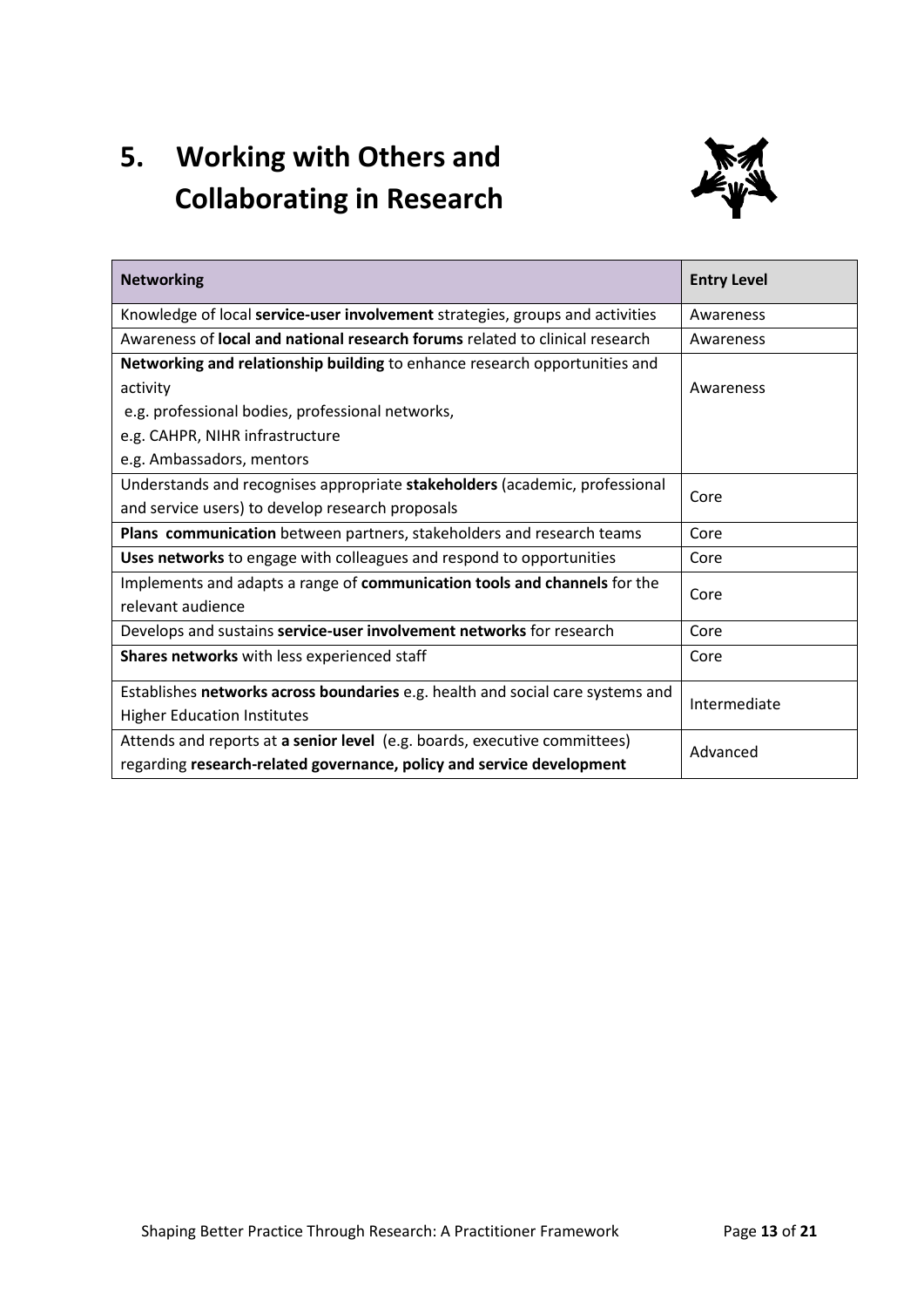# <span id="page-14-0"></span>**6. Research Education and Training**



| A. Education General (any setting)                                                                                                                         | <b>Entry Level</b> |
|------------------------------------------------------------------------------------------------------------------------------------------------------------|--------------------|
| Is aware of different learning and teaching styles and techniques                                                                                          | Core               |
| Supports and organises local research and teaching events eg conferences,<br>journal clubs, study days                                                     | Core               |
| Engages in peer support, mentorship and supervision of less-experienced<br>researchers, to nurture talent and promote empowerment and autonomy             | Core               |
| Educates colleagues in audit skills, service development and evidence-based<br>practice                                                                    | Core               |
| Educates colleagues in research methodology, methods, and statistics                                                                                       | Intermediate       |
| Contributes to and promotes the professional development of the workforce<br>in relation to research                                                       | Intermediate       |
| Showcases and uses data/findings from research consultancy/ service<br>development projects undertaken by staff, students or collaborators                 | Intermediate       |
| Has a unique knowledge and acts as an expert resource for staff                                                                                            | Intermediate       |
| Acts as strategic link between practice, professional bodies research<br>institutes and academia to develop and influence research education<br>provision. | Advanced           |
| Educates specialist and non-specialist audiences in complex ideas and<br>theories.                                                                         | Advanced           |
| <b>B. Clinical Education</b>                                                                                                                               | <b>Entry Level</b> |
| Ensure that pre-registration practice education facilitates research informed<br>approaches.                                                               | Awareness          |
| Knowledge of relevant skills frameworks eg professional body frameworks,<br>vitae, HEE / NIHR etc                                                          | Core               |
| <b>C. Academic Education</b>                                                                                                                               | <b>Entry Level</b> |
| Uses research informed teaching and learning methods which explicitly draw<br>upon and use research in the discipline                                      | Awareness          |
| Develops critical appraisal skills in staff and students to understand 'what is<br>good research'                                                          | Core               |
| Is involved in student assessment and monitors and maintains the quality of<br>assessment                                                                  | Core               |
| Undertakes learning and development research                                                                                                               | Intermediate       |
| Provides students and practitioners with opportunities and experience of                                                                                   |                    |
| undertaking research                                                                                                                                       | Intermediate       |
| Devises research-informed learning and development programmes including<br>specialist research skills training                                             | Intermediate       |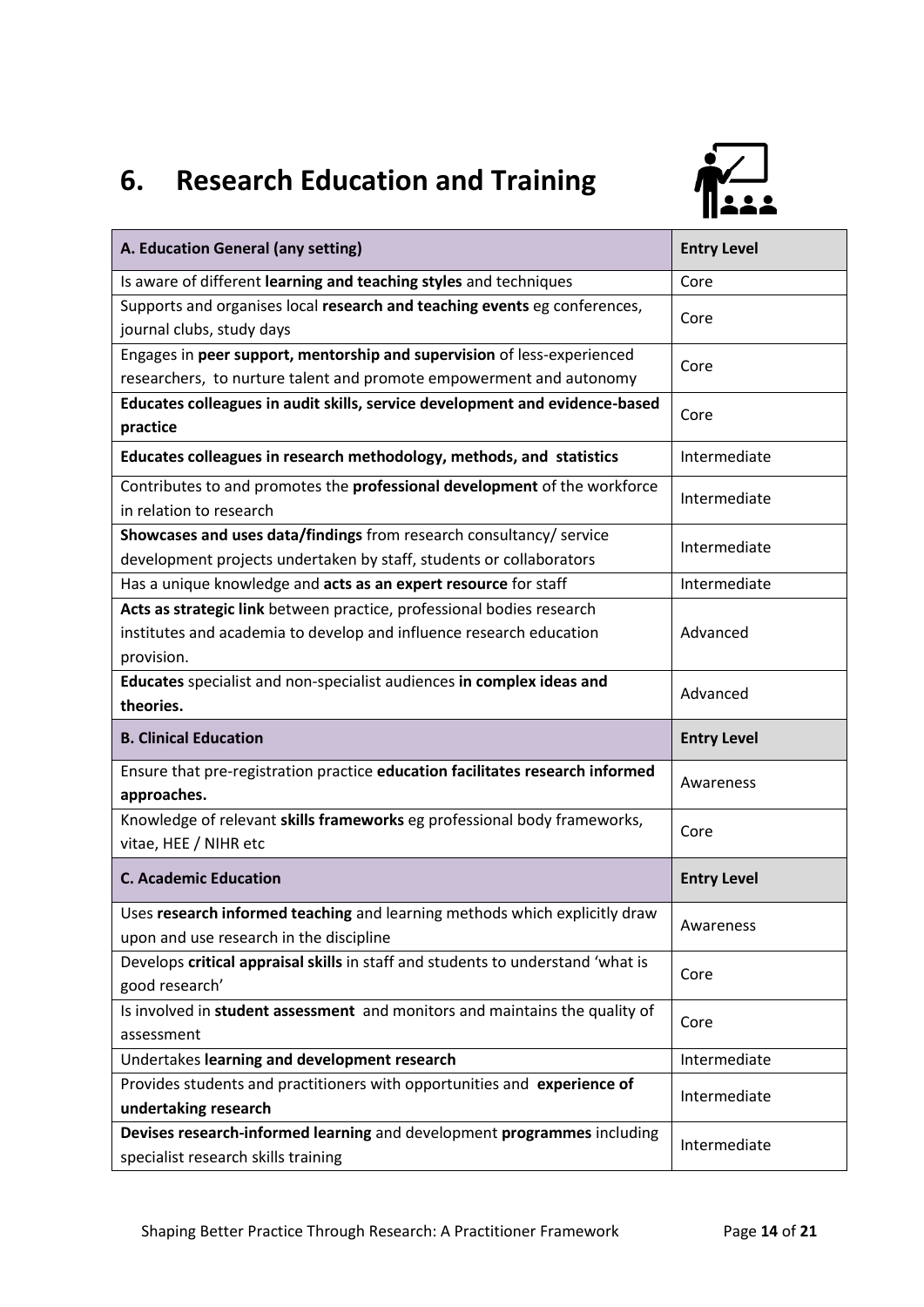| Supports students and practitioners through to publication and<br>dissemination. | Intermediate |  |
|----------------------------------------------------------------------------------|--------------|--|
| Knowledge of education requirements at pre-registration level to inform          | Intermediate |  |
| curriculum development and planning                                              |              |  |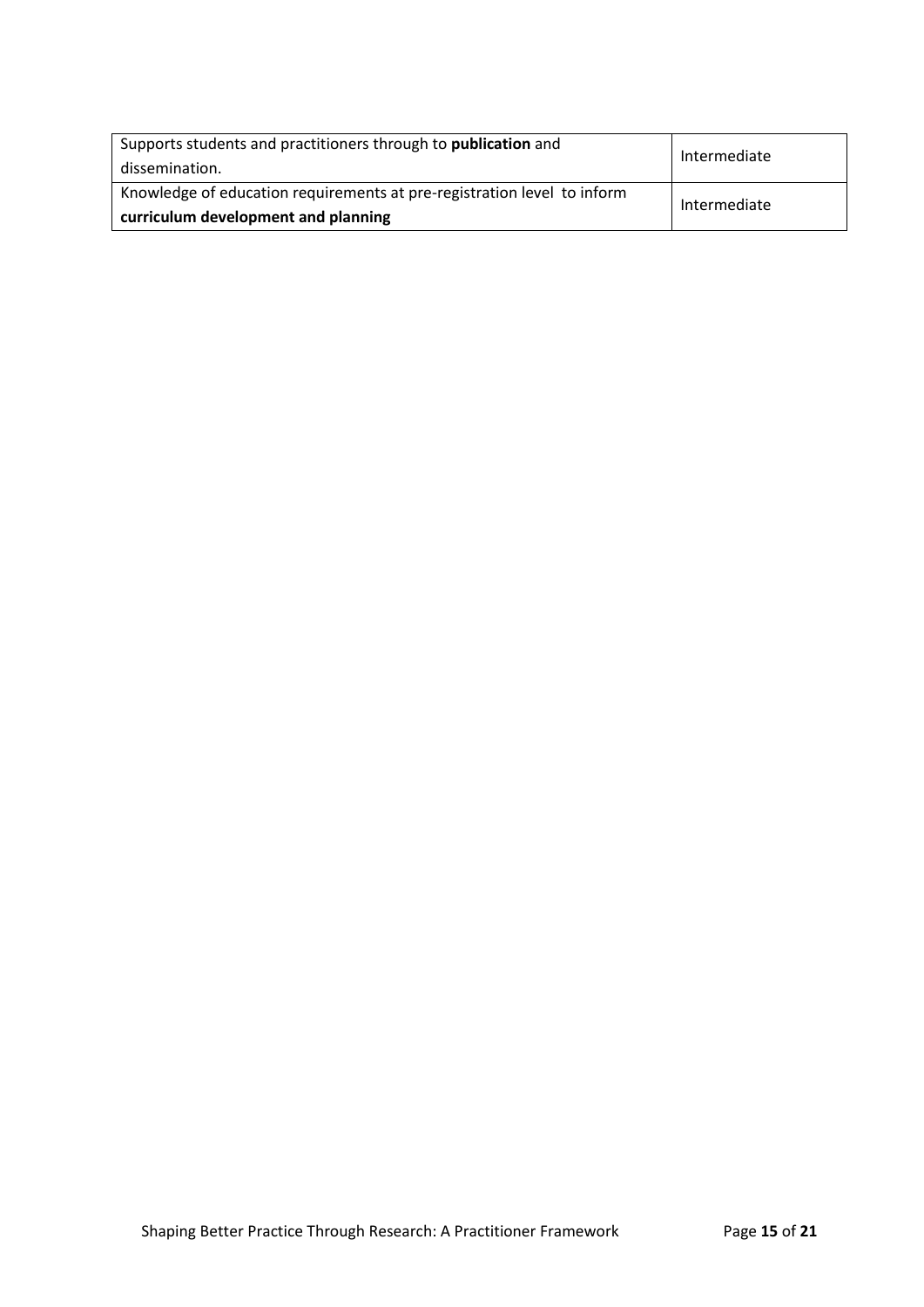# <span id="page-16-0"></span>**7.Research Leadership and Management**



| A. Leadership and management in research                                                                                                         | <b>Entry Level</b> |  |
|--------------------------------------------------------------------------------------------------------------------------------------------------|--------------------|--|
| Has a knowledge of current research leadership frameworks and approaches<br>(e.g. NIHR Leadership Framework, VITAE, NHS improvement themes etc.) | Core               |  |
| Motivates, encourages and inspires others, maintains own enthusiasm                                                                              | Core               |  |
| Identifies and engages relevant stakeholders in research projects                                                                                | Intermediate       |  |
| Committee membership related to research (research ethics committees,<br>grant provider committees etc.)                                         | Intermediate       |  |
| Influences and leads less experienced researchers and builds capability,                                                                         | Intermediate       |  |
| creating a culture of creativity and enquiry                                                                                                     |                    |  |
| Creates ideas, recognises good ideas and opportunities and acknowledges the<br>contribution of others                                            | Intermediate       |  |
| Identifies and responds to ethical and professional conflicts                                                                                    | Intermediate       |  |
| Resilient in the face of challenges, demonstrating self-reflection and striving to<br>develop strengths and address weaknesses.                  | Intermediate       |  |
| Awareness of the potential research impact on the professions and service<br>provision                                                           | Intermediate       |  |
| Creates a nurturing and supportive culture                                                                                                       | Advanced           |  |
| Persuades and influences a range of stakeholders to engage with research                                                                         | Advanced           |  |
| activity and evidence-based practice.                                                                                                            |                    |  |
| Generates enthusiasm, presents and defends ideas that encourage people to<br>think differently                                                   | Advanced           |  |
| Acts as a role model and makes an identifiable contribution to evidence-based                                                                    |                    |  |
| change & development within the profession or service & beyond                                                                                   | Advanced           |  |
| <b>B. Management and leadership in projects</b>                                                                                                  | <b>Entry Level</b> |  |
| Research and development coordination role on a site                                                                                             | Core               |  |
| Understanding and knowledge of principles of management of research<br>project.                                                                  | Core               |  |
| Awareness of roles within research project.                                                                                                      | Core               |  |
| Knowledge of local organisational and governance policies e.g. Research &<br>development processes and policies                                  | Core               |  |
| Awareness of funding constraints and finance processes                                                                                           | Core               |  |
| Knowledge of staff recruitment processes                                                                                                         | Intermediate       |  |
| Develops research teams and infrastructure appropriate to the requirements<br>of the research project                                            | Intermediate       |  |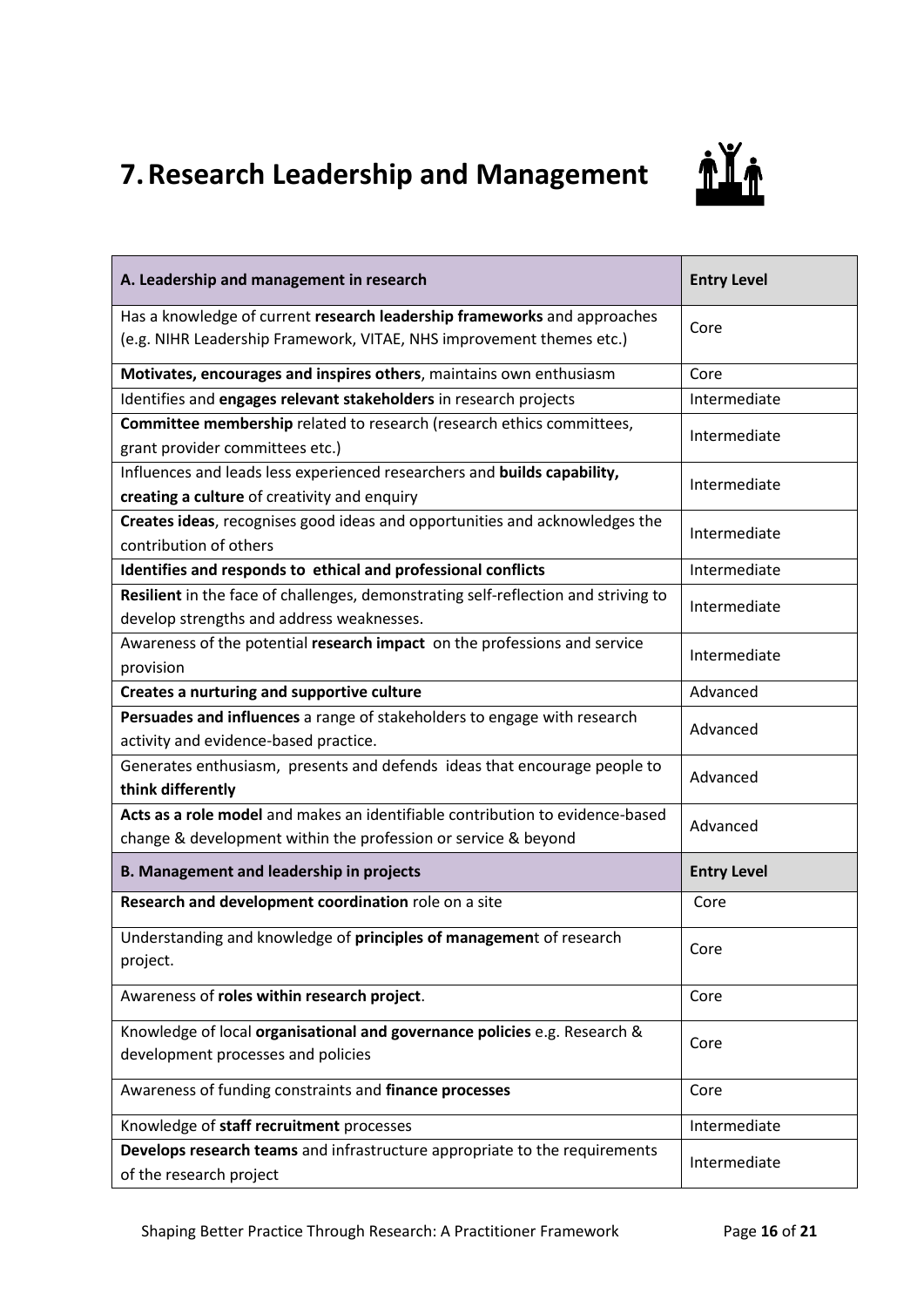| Develops effective lines of communication between different roles within                |              |  |
|-----------------------------------------------------------------------------------------|--------------|--|
| research team (i.e. between sponsor, NHS Research Offices and research site)            | Intermediate |  |
| and within organisational structures                                                    |              |  |
| Manages Intellectual Property (IP) and copyright requirements                           | Intermediate |  |
| Effectively manages time (self and others), budget and delivers project<br>Intermediate |              |  |
| component(s) on schedule                                                                |              |  |
| Manages risk in the conduct of research to maintain and improve research                |              |  |
| quality                                                                                 | Intermediate |  |
| Performance management of research team                                                 | Advanced     |  |
| States clear expectations, clarify goals and negotiates realistic deadlines so that     |              |  |
| people know what is expected of them                                                    | Advanced     |  |
| Implements procedures for dealing with ethics and professional conflicts                | Advanced     |  |
| Plans and deals with unexpected changes by maintaining a strategic view of              |              |  |
| project                                                                                 | Advanced     |  |
| Undertakes reporting requirements related to research projects                          |              |  |
| Examples include: institutional review boards/independent ethics committees,            | Advanced     |  |
| sponsors, funders and regulatory authorities                                            |              |  |
| Oversees research across departments and services e.g. multisite projects.              | Advanced     |  |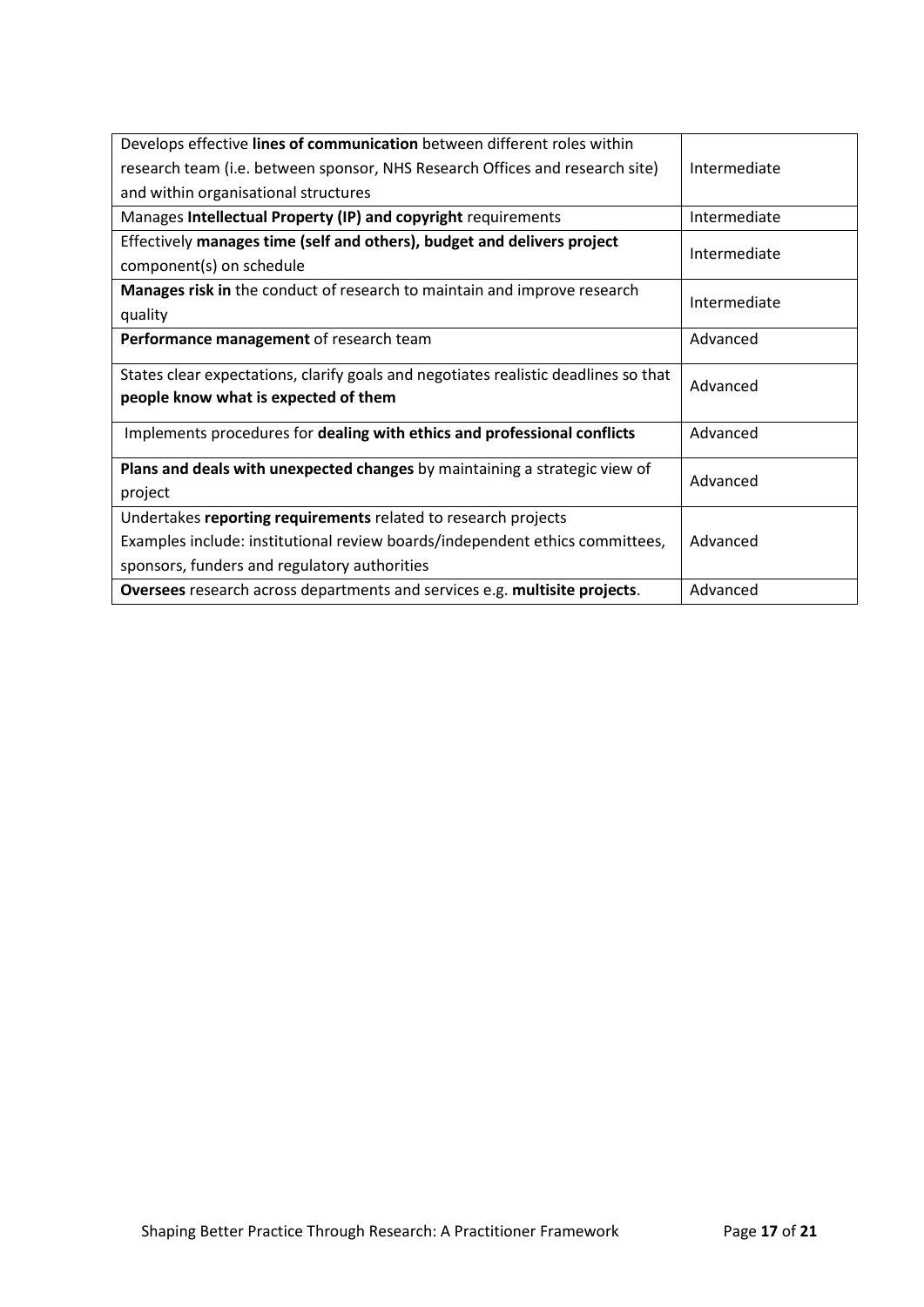# <span id="page-18-0"></span>8. Research Strategy and Planning



| A. Applied research strategy and policy                                         | <b>Entry Level</b> |  |
|---------------------------------------------------------------------------------|--------------------|--|
| Knowledge of ethics related to applied research                                 | Core               |  |
| Understands the value of stakeholder involvement (public, patient, and clinical |                    |  |
| involvement/engagement) in the selection of research priorities and             | Core               |  |
| throughout the applied research projects                                        |                    |  |
| Champions the role of applied health and social care research to enhance        | Core               |  |
| health and wealth                                                               |                    |  |
| Has knowledge of advances in own and related research areas in order to         | Intermediate       |  |
| recognise gaps in research knowledge                                            |                    |  |
| Knowledge of local and national research policy and its relevance to own        | Intermediate       |  |
| practice area e.g NIHR, Scottish and welsh equivalent.                          |                    |  |
| Contributes to local and national strategic vision of research in health and    | Intermediate       |  |
| social care settings                                                            |                    |  |
| <b>B. Research project planning and development</b>                             | <b>Entry Level</b> |  |
| Develops research questions relevant to policy and practice                     | Awareness          |  |
| Undertakes critical thinking to identify problems and research questions.       | Awareness          |  |
| Has knowledge of a range of study designs and methodologies relevant to         |                    |  |
| applied research in relevant health and social care settings                    | Core               |  |
| Understanding of different phases of research process                           | Core               |  |
| Knowledge of the requirements for Public and patient involvement/               | Core               |  |
| engagement (PPIE) in applied research                                           |                    |  |
| Awareness of regulatory and legal frameworks and their implications for         |                    |  |
| applied research design, and in the context range of health and social care     | Intermediate       |  |
| settings                                                                        |                    |  |
| Understanding of funding sources.                                               | Intermediate       |  |
| Understanding of financial management in the design and conduct of research     | Intermediate       |  |
| Applies appropriate budgeting practices in research projects                    | Intermediate       |  |
| Develops research proposals consistent with practice and policy priorities      | Intermediate       |  |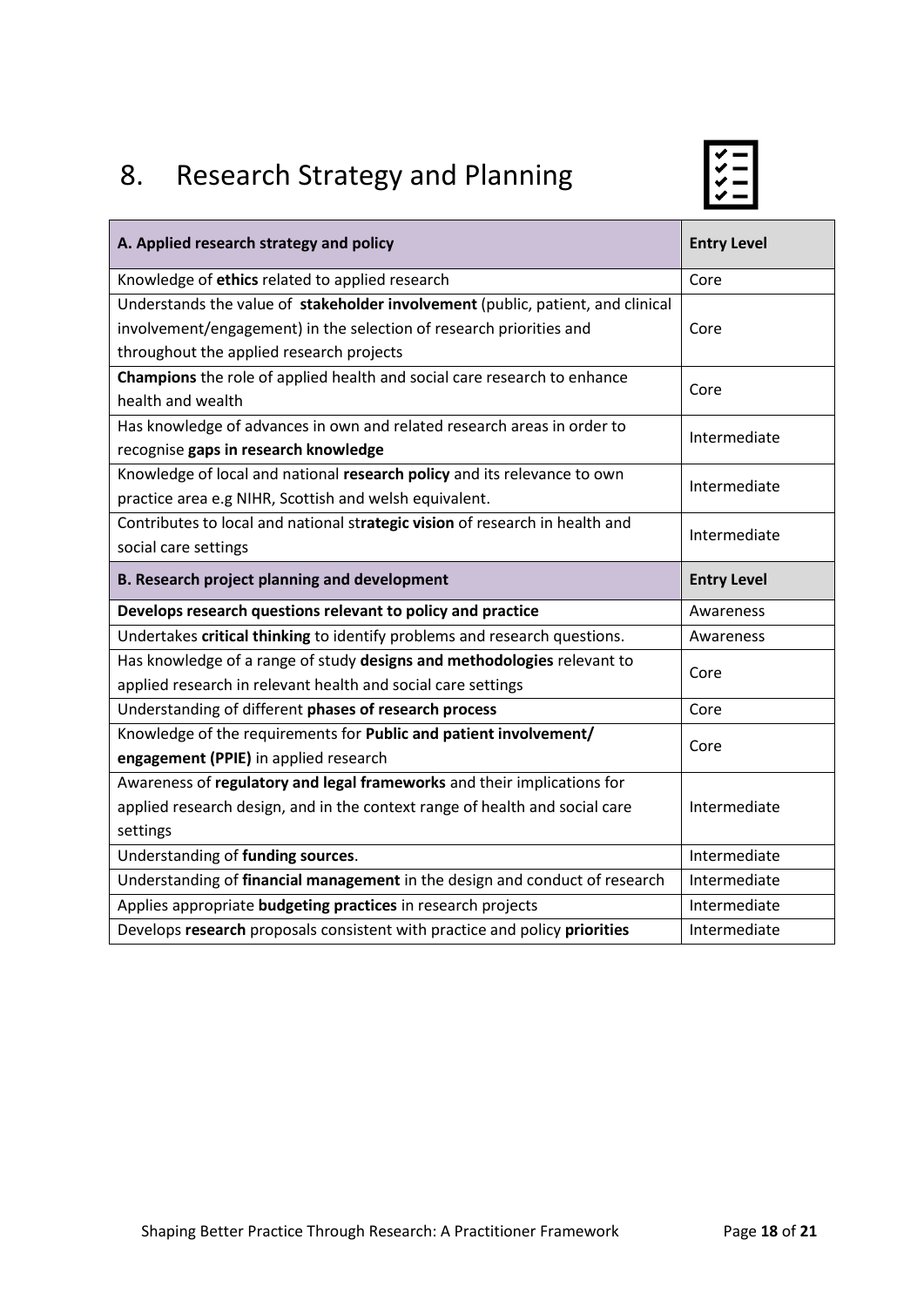#### <span id="page-19-0"></span>References

- 1. NHS Digital, *NHS Workforce statistics: May 2018*. 2018: England.
- 2. Rastrick, S., *Allied Health Professions into Action: Using Allied Health Professions to transform health, care and wellbeing*. 2017, NHS England,.
- 3. Asokan, G.V., *Evidence-based practice curriculum in allied health professions for teachingresearch-practice nexus.* Journal of Evidence-Based Medicine, 2012. **5**(4): p. 226-231.
- 4. Forrest, J.L. and S.A. Miller, *Integrating evidence-based decision making into allied health curricula.* J Allied Health, 2001. **30**(4): p. 215-22.
- 5. Borkowski, D., et al., *Research culture in allied health: a systematic review.* Australian Journal of Primary Health, 2016. **22**(4): p. 294-303.
- 6. NIHR CRN, *National Institute Health Research Clinical Research Network Allied Health Professionals Strategy 2018-2020*. 2018.
- 7. Harding, K., et al., *Organisational benefits of a strong research culture in a health service: a systematic review.* Aust Health Rev, 2017. **41**(1): p. 45-53.
- 8. Lazzarini, P.A., et al., *Research capacity and culture in podiatry: early observations within Queensland Health.* Journal of Foot and Ankle Research, 2013. **6**(1): p. 1.
- 9. Boaz, A., et al., *Does the engagement of clinicians and organisations in research improve healthcare performance: a three-stage review.* BMJ Open, 2015. **5**(12).
- 10. Dimova, S., et al., *Enabling NHS staff to contribute to research: Reflecting on current practice and informing future opportunities.* . 2018, RAND Corporation: Santa Monica, CA.
- 11. Department of Health & Social Care, *2015*. The NHS Consitution for England, Department of Health & Social Care,: Gov.UK.
- 12. Department of Health & Social Care, *2017*. Department of Health and Social Care Single Department Plan, Department of Health & Social Care,: Gov.UK.
- 13. Beardmore, C., et al., *Multi-professional framework for advanced clinical practice in England*. 2017, NHS Health Education England.
- 14. Wenke, R. and S. Mickan, *The role and impact of research positions within health care settings in allied health: a systematic review.* BMC Health Services Research, 2016. **16**(a): p. 355.
- 15. Slade, S.C., K. Philip, and M.E. Morris, *Frameworks for embedding a research culture in allied health practice: a rapid review.* Health Res Policy Syst, 2018. **16**(1): p. 29.
- 16. Heath, J., et al., *Measuring the impact of allied health research.* Journal of Multidisciplinary Healthcare, 2011. **4**: p. 191-207.
- <span id="page-19-1"></span>17. NIHR CRN. *Integrated Workforce Framework Copyright © 2017 NIHR CRN*. 2017 20/07/2018]; Available from[: https://sites.google.com/nihr.ac.uk/integrated-workforce-framework/home.](https://sites.google.com/nihr.ac.uk/integrated-workforce-framework/home)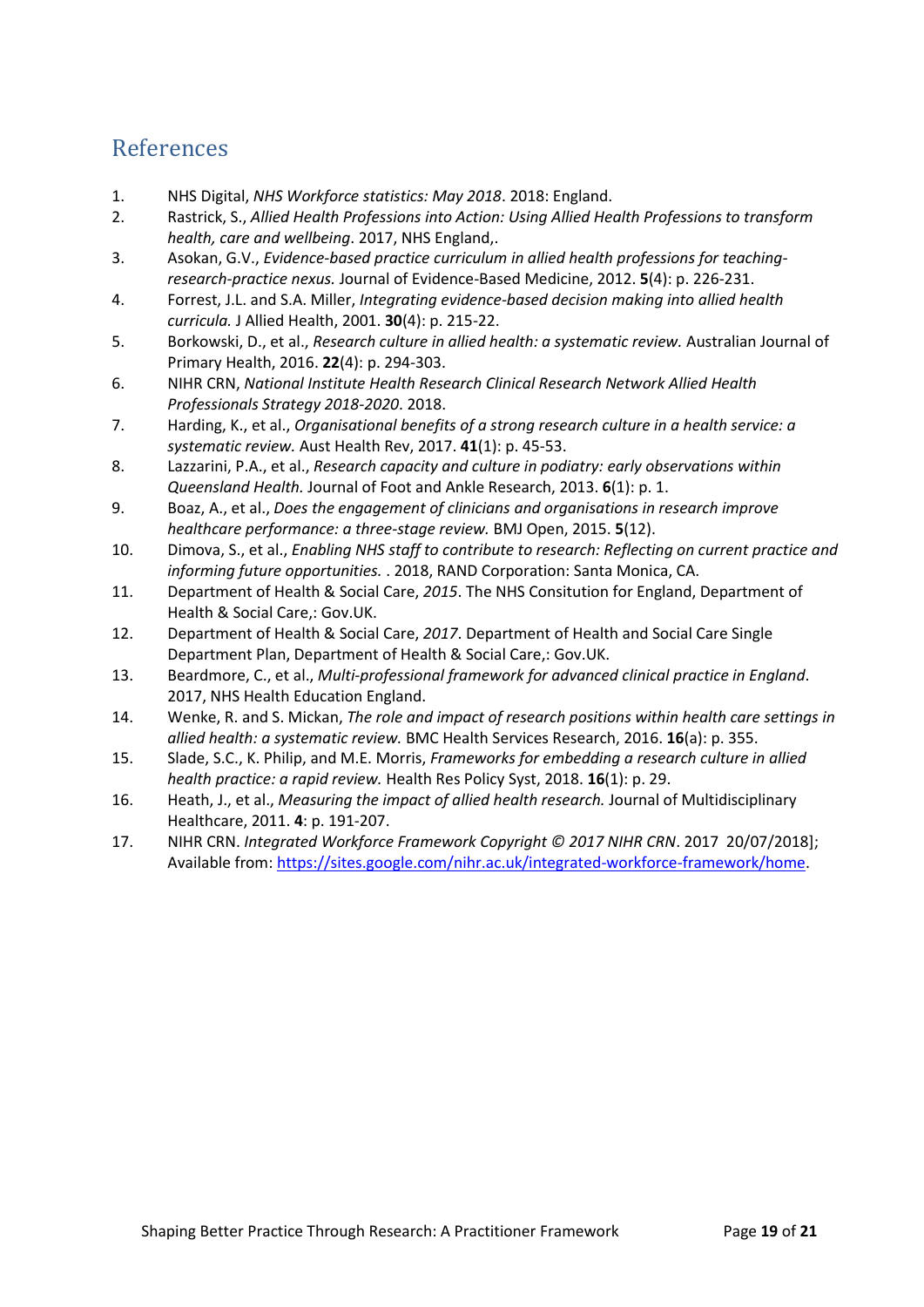### Appendix I

#### <span id="page-20-0"></span>How was the CAHPR Research Practitioner's Framework developed?

The CAHPR Research Practitioner's Framework was developed as a pragmatic consolidation of existing research competencies frameworks (see appendix) combined with expert opinion (see figure 1 below)



Figure 1 below details the steps taken to develop the framework.